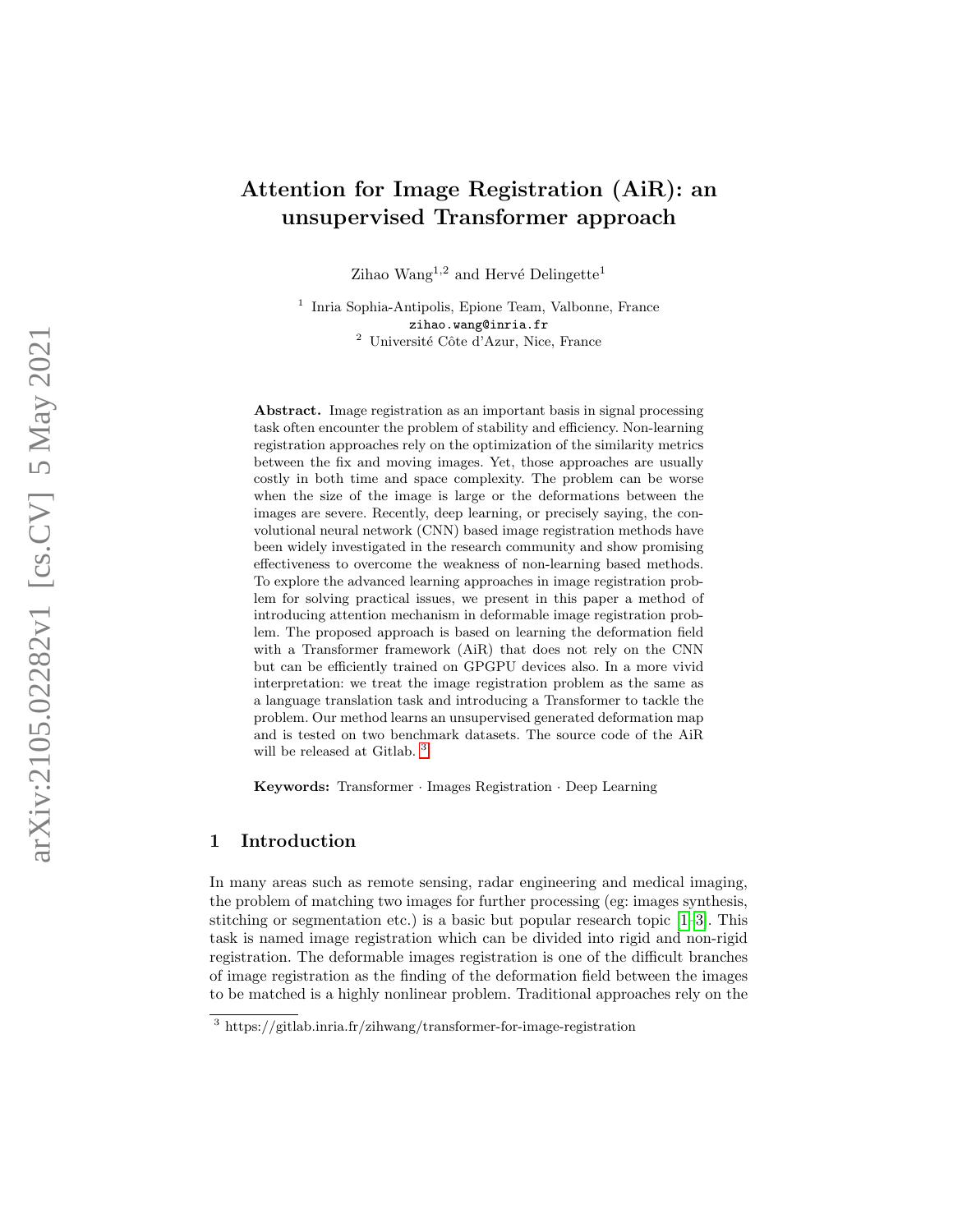#### 2 Zihao WANG et al.

collection of images features and using different similarity metrics to measure the matching quality between images pairs during the optimization [\[4\]](#page-7-2).

With the rapid promotion of deep learning in the field of medical image analysis, various variant of convolutional neural networks (CNN) are introduced for image registration and obtained eye-catching results in many research works. Wu *et al.* [\[5\]](#page-7-3) introduced the CNN for automatic feature extraction to replace the manual feature extraction during registration. Cao et al. [\[6\]](#page-7-4) proposed to learn the non-linear mapping between the input images and the deformation fields with a meticulously designed CNN architecture where the training dataset is prepared with a diffeomorphic demons based registration dataset. De vos *et al.* [\[7\]](#page-7-5) used an unsupervised Deep Learning Image Registration (DLIR) that using CNN to regress the mapping between the images pairs and the deformation map. The framework is unsupervised as the output of CNN is used directly for warping the moving images to generate the deformed images with transposed convolutions which allow the backpropagate for the resampling operation. Krebs *et al.* [\[8\]](#page-7-6) proposed to learn a probabilistic deformation model based on variational inference of a conditional variational auto-encoder (CVAE) which maps the deformations representation in a latent space. The trained CVAE can be used to generate deformations for an unseen image.

Since the Transformers based learning models were proposed, it has rapidly expanded from the field of natural language processing (NLP) to the entire machine learning community  $[9-11]$  $[9-11]$ . As a very successful application of attention conception, the Transformer already conquered the NLP regime and almost replaced the traditional widely-used RNN/LSTM models. The recent advance of Transformers application in image/videos analysis implies that the Transformer have the potential power to show off in structure data processing. The Transformer is a different learning model which does not need convolutional kernels for features representation but learns the data inherent relationships through the attention mechanism [\[12\]](#page-7-9). Recent works in the computer vision community report that the Transformer based deep learning methods achieved state-of-theart performance on many datasets. As a representative work that introduces the Transformer in computer vision, the vision Transformer (ViT) was proposed by [\[13\]](#page-7-10) for image classification. The ViT takes the divided patches  $p_i$  of a given image I as the inputs (see Fig. [1](#page-2-0) step (a)) and using a Transformer as the attention features extractor to generate features for classification. Another work that using a Transformer for object detection is the DETR [\[14\]](#page-8-0). The DETR accepts the image and the detection objects for the Transformer as the inputs and generates the corresponding bounding box information of the target objects on the images. Recent state-of-the-art performance of Transformer for multi-task are achieved by Swin Transformer [\[15\]](#page-8-1). The Swin Transformer uses a similar hierarchical structure for building the different attention perception field size on the target images.

In this paper, we propose a novel unsupervised attention mechanism based image registration (AiR) framework. This paper serves as an attempt to introduce the Transformer model into the field of image registration. Unlike the previ-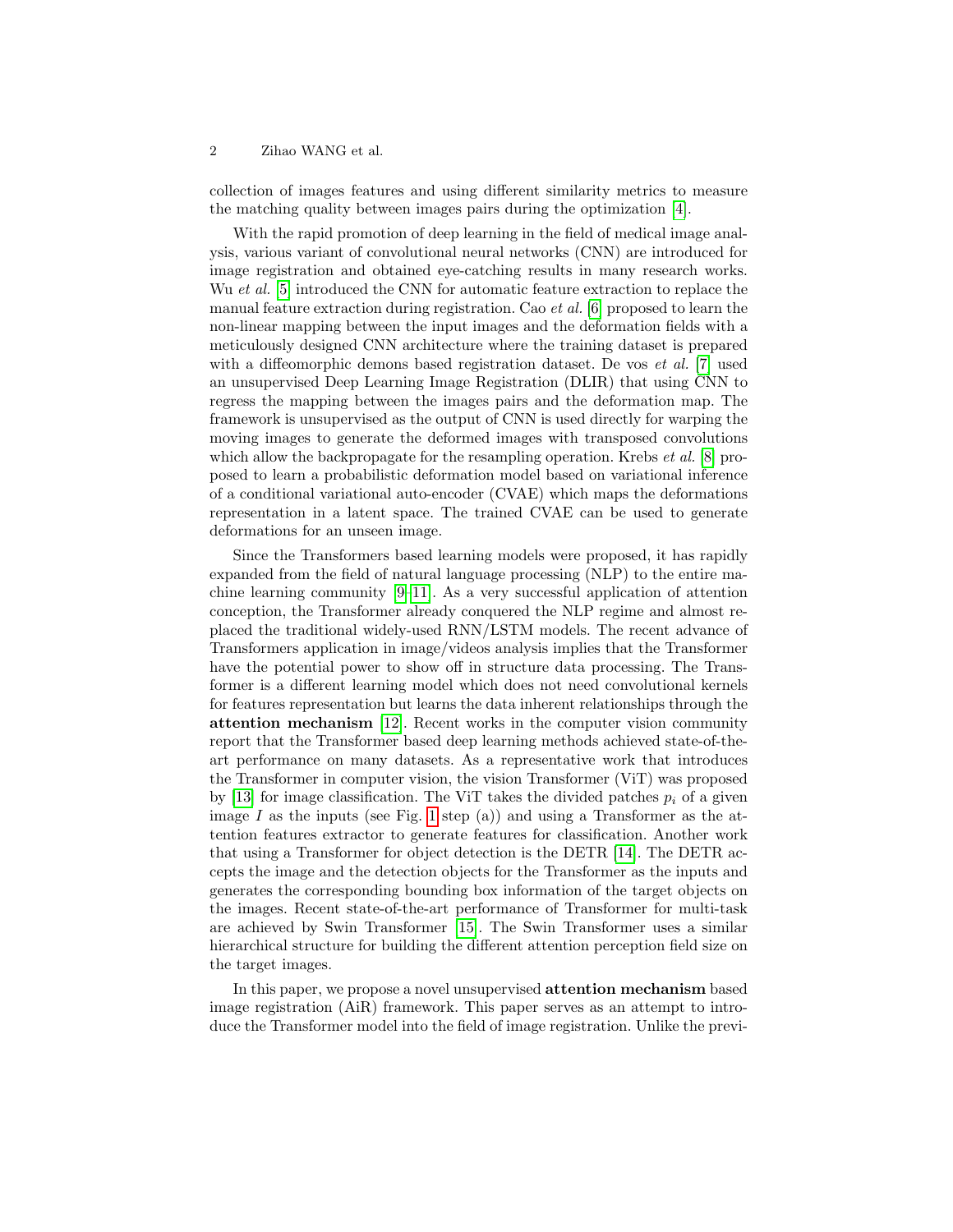

<span id="page-2-0"></span>Fig. 1. The transformer framework used for deformation attention feature map prediction. The proposed transformer consists of encoder and decoder modules. The encoder module (shown in the green dotted line box) takes the fixed images patches as input and learns the representation of the memory attention features with self-attention mechanism. The decoder module (shown in the purple dotted line box) takes the attention features of the fixed image from the encoder (memory) and the self-attentions features of the moving image as input for predicting the deformable features that can transform the moving image into a fixed image.

ous CNN based method, our method framework using a Transformer for learning the deformation information between fix and moving images without convolution operation. In addition, unlike many prior works of using a Transformer in the computer vision community, the proposed framework does not rely on any neural network backbone as a prior feature extractor. To the best of our knowledge, the proposed framework is the first Transformer based image registration method. The proposed Transformer based image registration framework is an unsupervised registration framework that the training deformation fields are not necessary. In addition, we proposed a multi-scale attention parallel Transformer framework for better solving incompetent cross-level feature representation of conventional Transformer.

## 2 Method

#### 2.1 Attention for Image Registration (AiR)

The proposed attention-based image registration framework is based on the Transformer model [\[12\]](#page-7-9). The transformer model can be treated as a dimensional isotropic projection:

$$
T_{\theta}: T(x) \to z; x, z \in \mathbb{R}^{n \times d}
$$
 (1)

where T is the projection which parameterized by a set of parameters  $\theta$ :  ${W_q, W_k, W_h, W_c, W_r}$ . The computational pipeline start from the input tensor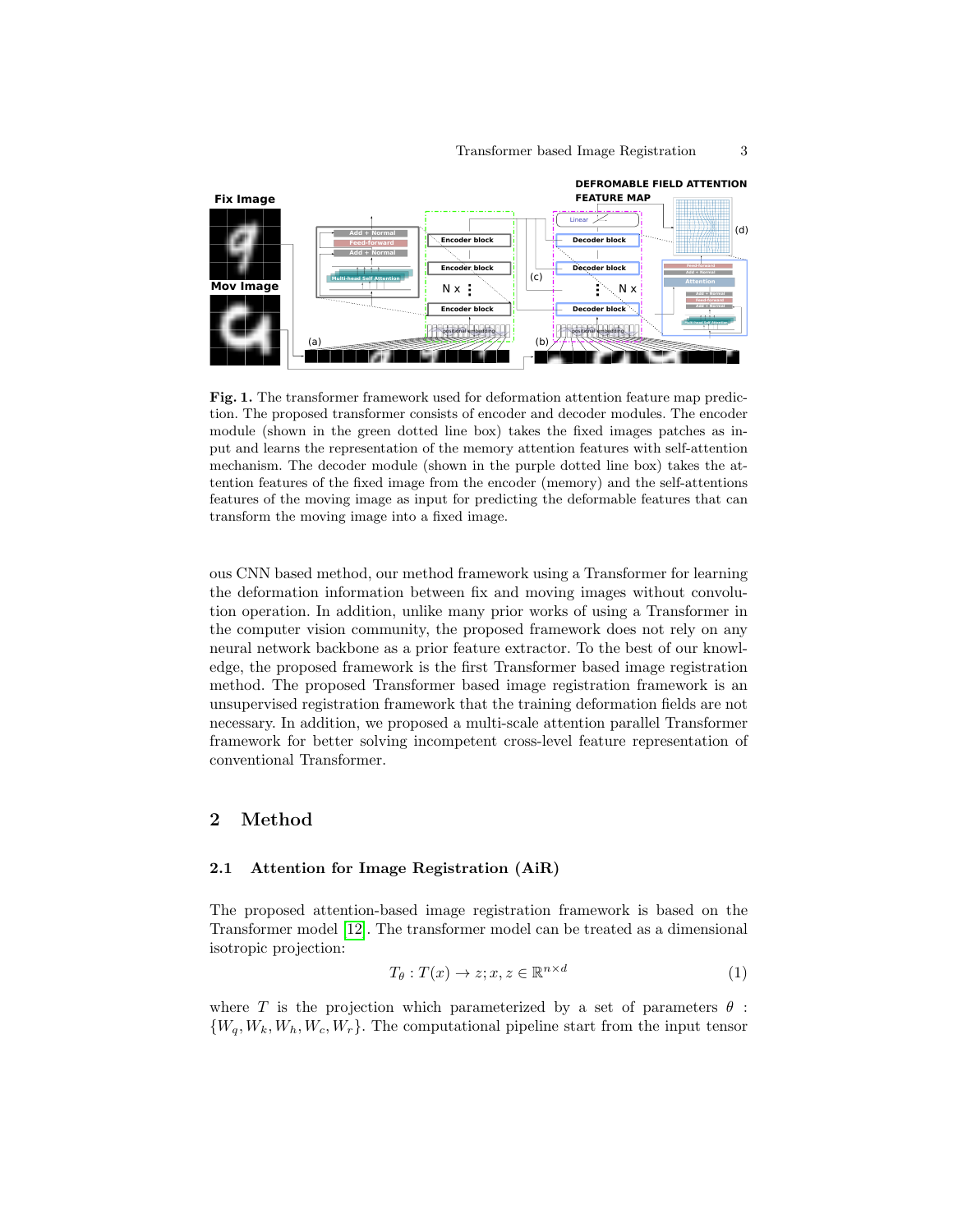x to output tensor  $z$  is given through:

$$
Query = W_q \cdot x; Key = W_k \cdot x; Value = W_v \cdot x; \n\alpha = softmax(Query, Key > / \sqrt{k}); \nz' = \sum_{h=1}^{H} W_c \sum_{j=1}^{J} \alpha \cdot Value; \nz = NormRelu(z')
$$
\n(2)

In our problem setting, we want the Transformer to learn the deformation map between two images, thus the prediction target tensor  $z$  is the corresponding deformation map for warping the moving image to the fixed image. The usual way of CNN based methods is merging the fix and moving images in channel dimension as input for regression the relationship between the deformation maps and input images pairs. In our framework, we treat the image registration problem as an image translation problem that similar to using the Transformer in the NLP task. In detail, we want the Transformer to learn the deformation map (attention features) that can translate the moving image (foreign language) into the fixed image (native language). Based on this idea, we introduce the encoderdecoder Transformer framework for image registration by using the encoder to model the fixed image and using the decoder for modelling the moving image. The self-attention maps that come from the fixed image are injected into the attention blocks of the decoder. The final output attention map of the Transformer is used for warping the moving image to match the fixed image.

To feed the images to Transformer the images need to be processed as se-quence data-points [\[13\]](#page-7-10). To this end, the fixed  $I_f$  and moving  $I_m$  images pairs are firstly divided into  $i \cdot i$  (see in Fig [.1](#page-2-0) step (a) where  $i = 4$ ) patches and then embedded by linear projection with added position embedding to get the position information.

The fixed image patches are fed to transformer encoder network which encoding the attention features of the fixed images. The transformer encoder network contains  $N$  recursive blocks as shown in the green box of Fig. [1.](#page-2-0) Simultaneously, the moving images patches are fed together with the output attention features to the transformer decoder network (step (c) in Fig. [1\)](#page-2-0). The output of the Transformer decoder network is processed with a linear projection layer to generate the deformation attention feature maps.

Similar to the DLIR [\[7\]](#page-7-5), the generated deformation features is then processed by a spatial Transformer (STN) layer [\[16\]](#page-8-2) for generating the displacement field to sample the moving images. As shown in Fig. [2,](#page-4-0) the output of the STN layer is then used for sampling the moving image to generate the warped image. In the end, the backpropagation is achieved by optimizing the similarity metric that measures the similarity between the deformed images and the fixed images.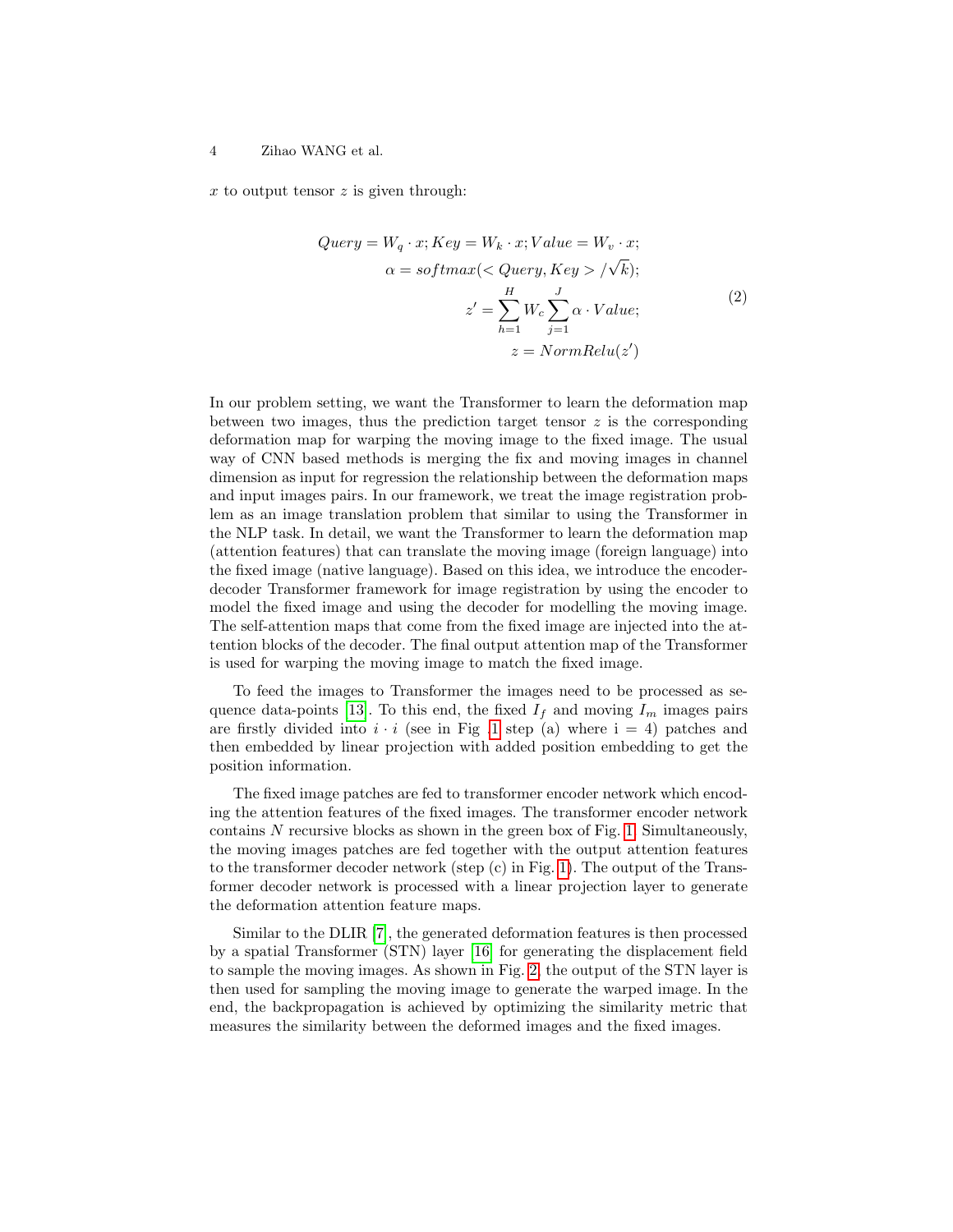

<span id="page-4-0"></span>Fig. 2. The Transformer based image registration framework. In step (a): The input images are converted to deformation feature maps by the Transformer. In step (b): Those feature maps are converted to deformation field for a sampler to warp the moving image. Steps (c) -(d): The warped moving image is quantified by the similarity metric for computing the gradients flow for back-propagation.

## 3 Multi-scale Parallel Attention Transformer

The CNN based method can use feature layer hierarchical superposition and different size of convolutional kernels for features expression in different levels. Yet, as the transformer is not a convolutional based method, the ability of cross feature level feature extraction is comparatively weaker. This problem can be observed also in our experimental section for a single level Transformer (patch size equal to 2) based AiR framework.

To get the multi-level feature learning for Transformer, we propose a Multiscale Attention Parallel Transformer (MAPT) that can learn the features from different perception scales. The MAPT consists  $N$  Transformers  $(N)$  decoders and  $N$  encoders). For each transformer, they adapt the different size of patches as inputs and generates N different attention feature maps  $F_N$ . The N feature maps are then sampled into a uniform size for adding together with normalized weighting ratio to get the final deformable feature map F.

## 4 Experiments and Evaluation

#### 4.1 Dataset and Experiment Details

We evaluate the multi and single scale Transformer based AiR frameworks in comparison with the CNN based DIRNets on the MNIST dataset and Fashion-MNIST [\[17,](#page-8-3) [18\]](#page-8-4). During the training period, the randomly picked pairs are used to feed the AiR transformer for gradients decent. We use 20% of data for testing the performance of the AiR Transformer and 80% of images for training. The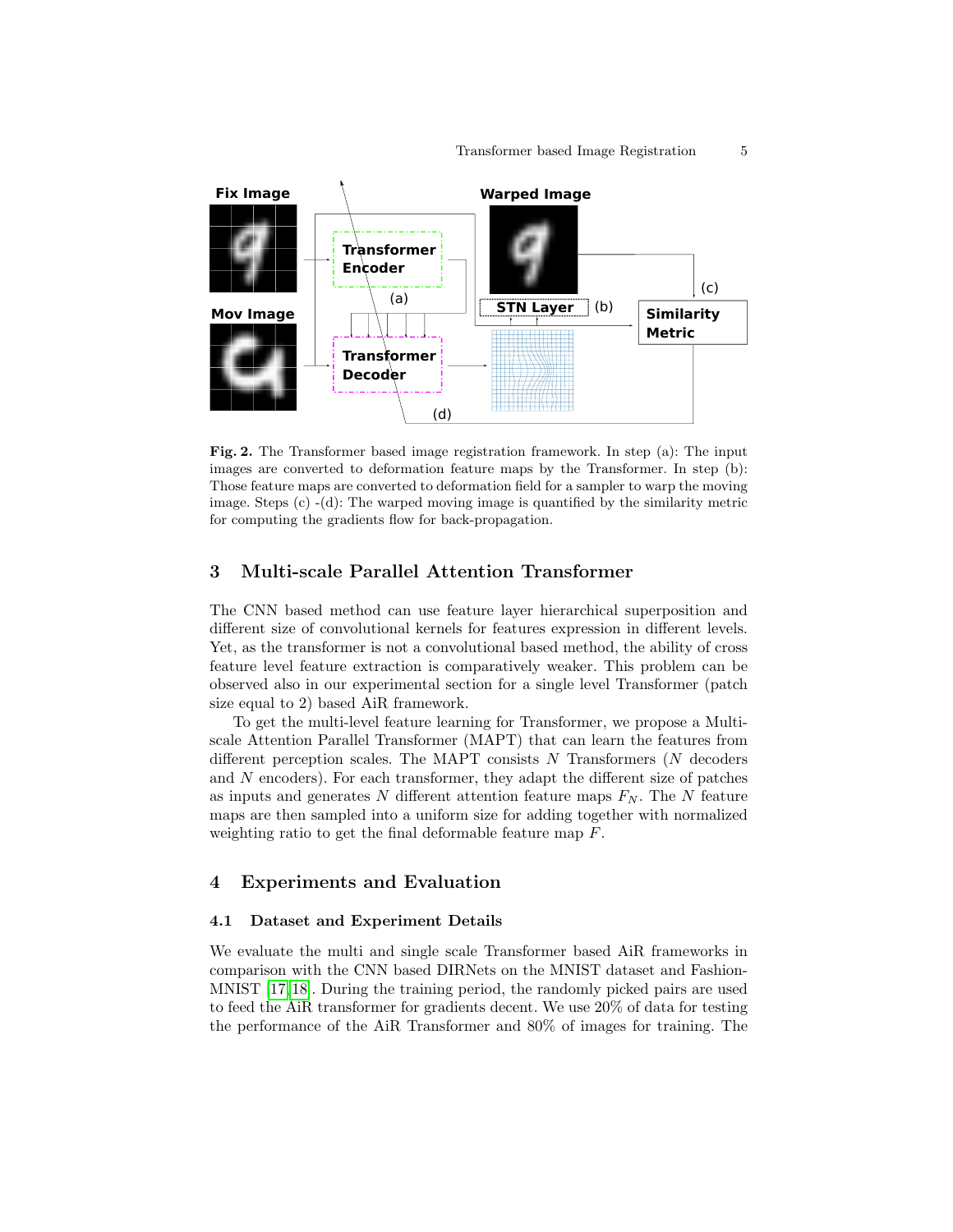6 Zihao WANG et al.

Transformer in our experiment contains 1 block  $(N = 1)$  for both the Transformer encoder and decoder networks. The dropout ratio of the encoder and decoder layers is set as 0.5. The attention layers of the Transformer consist of 4 heads for both the multi-head self-attention and attention layers. The projection dimension was set as 16 for both the encoder and decoder networks. We train all the frameworks with an Adam optimization with learning rate:  $lr = 0.5e-3$ . All of the experiments were run on an Asus ESC8000 GPU node with two Xeon SP Gold 5115 @ 2.4 GHz CPU and using one GeForce GTX 1080 Ti GPU. The program was implemented with the Pytorch framework.

#### 4.2 Results and Evaluation

Fig. [3](#page-6-0) shows the registration results of different approaches. We see from the generated results that all the frameworks can learn the warping mapping between the moving image and the fixed images. However, different algorithms perform differently in terms of deformation qualities.

In the upper row of Fig. [3](#page-6-0) we use DIRNets which is a CNN based registration framework to register the random paired data sampled from Fasion-MNIST dataset. We see that some of the deformation maps are over or under deformed for DIRNets results. The results obtained from MAPT-AiR framework can capture globally shape deformations as the target images shapes are well-matched, while the MAPT-AiR still fails in details portrayal in comparison with the CNN based method. The under lower of Fig. [3](#page-6-0) shows the registration performance comparison between Single-AiR and MAPT-AiR. Both the algorithms show qualitatively reasonable performances. Yet, we see that the Single-AiR framework may fail for large deformations matching for example the number 4, 9. In contrast, the MAPT-AiR can be modeling the large deformations with better quality (eg. number 9, 7, 8).

Overall, we observe from the figure that for transformer based registration methods, although the overall shape of the sampled images is similar to the fixed images, there are defects and noises in geometric details for the warped images. This defect may be related to the quality of the generated deformable fields. Many recent works have pointed out that the transformer is more inferior to CNN in terms of pixel-level details processing ability [\[19\]](#page-8-5) [\[20\]](#page-8-6). This problem is also observed in our experiment.

<span id="page-5-0"></span>Table 1. Quantitative comparison between different methods on MNIST handwriting dataset.

|                             | Original Image DIRNets |  | AiR-Single AiR-Parallel                                 |
|-----------------------------|------------------------|--|---------------------------------------------------------|
|                             |                        |  | Attention Attention                                     |
| MSE                         | $0.0647 + 0.029$       |  | $0.033 \pm 0.014$ $0.038 \pm 0.015$ $0.027 \pm 0.015$   |
| <b>PSNR</b>                 | $12.941 + 2.218$       |  | $16.966 \pm 2.897$ $15.65 \pm 2.638$ $17.311 \pm 2.522$ |
| Smooth DICE $0.756\pm0.039$ |                        |  | $0.809 + 0.033$ $0.797 + 0.032$ $0.827 + 0.034$         |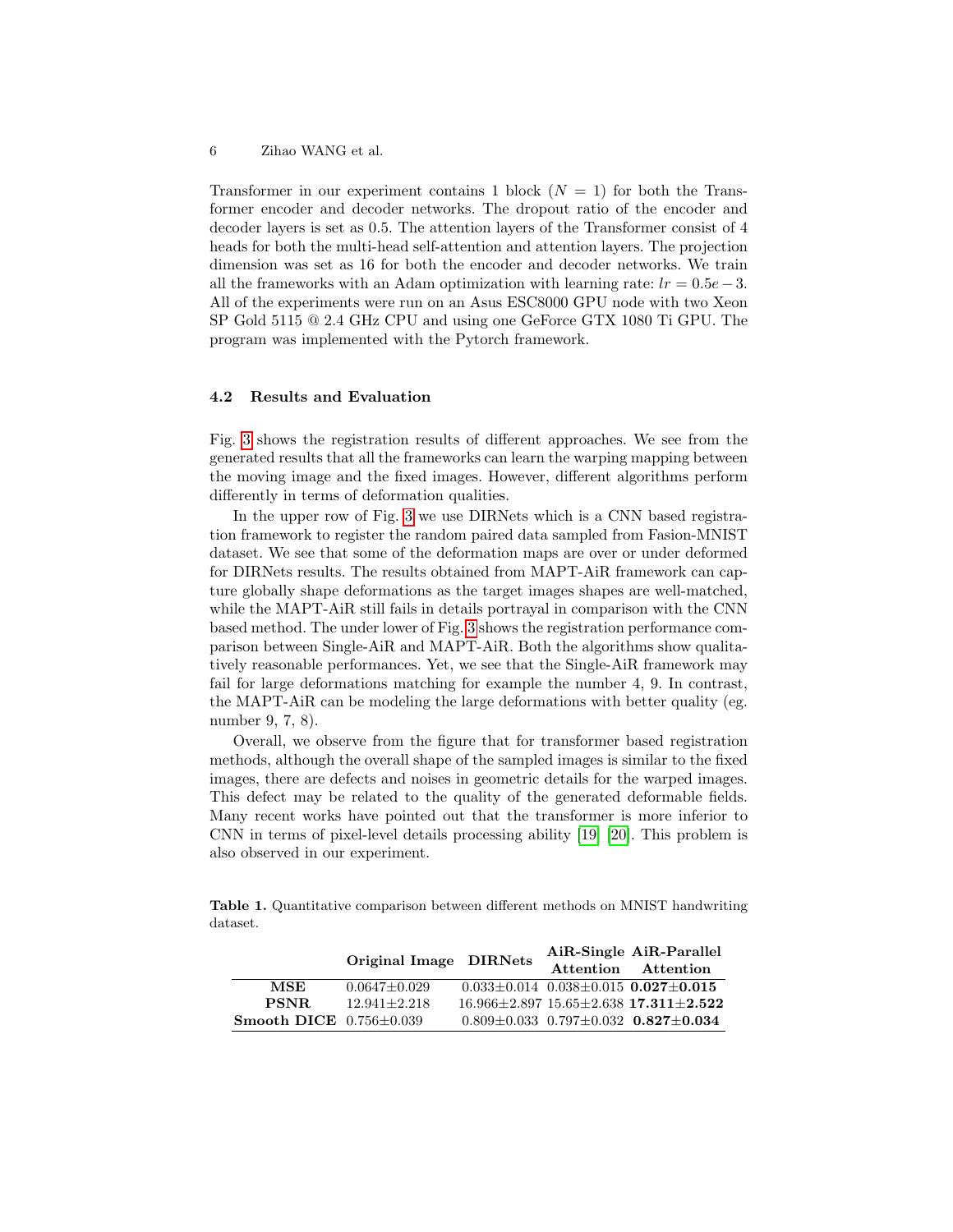

<span id="page-6-0"></span>Fig. 3. Registration results of different approaches on different datasets: (I) CNN based method performance on Fashion-MNIST dataset. (II) Multi-scale Parallel Attention Transformer (MPAT) based AiR results on Fashion-MNIST dataset. (III) Single Transformer based AiR on MNIST dataset. (IV) MPAT based AiR results on the MNIST dataset.

We quantitatively study the performance of different frameworks with three different metrics in Tab. [1.](#page-5-0) The multi-scale attention based Transformer framework achieves the best index crossing those three different frameworks. We see that using only a single attention Transformer is not better than the CNN based registration framework. This is expected as the single scale Transformer can not learn the features crossing different scale levels, while the crossing level modeling ability is a strong power of CNN. Yet, as shown in the Tab. [1,](#page-5-0) this problem can be solved by using the multi-scale attention framework.

## 5 Conclusion

In this work, we presented an Attention mechanism-based Image Registration framework: AiR. The framework was built based on the Transformer model which is different from current commonly used CNN based approaches. We have shown in the experiment section that the proposed framework can achieve the goal of unsupervised deformable images registration. The results show that the Transformer model can achieve plausible performance for image registration. However, as the Transformer is a young research topic in computer vision, there are still many limitations for wide application compared to current CNN-based methods. A typical problem is the current Transformer is GPU-bound which leads to the prohibition for conventional computing systems. There is still a lot of work to be done to deal with the computational complexity for the current Transformer framework.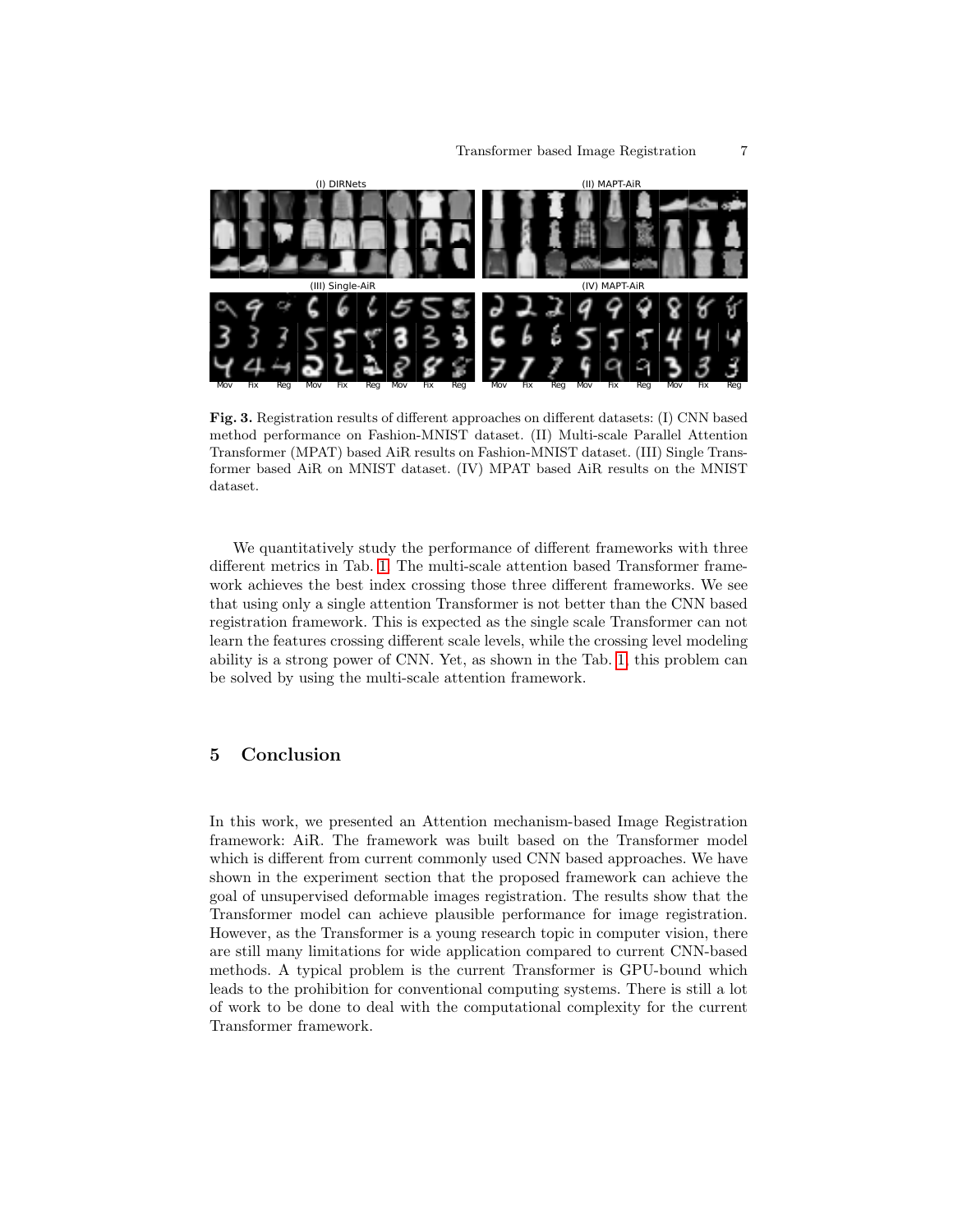8 Zihao WANG et al.

## References

- <span id="page-7-0"></span>1. Armand Zampieri, Guillaume Charpiat, Nicolas Girard, and Yuliya Tarabalka. Multimodal image alignment through a multiscale chain of neural networks with application to remote sensing. In European Conference on Computer Vision (ECCV), Munich, Germany, September 2018.
- 2. Aristeidis Sotiras, Christos Davatzikos, and Nikos Paragios. Deformable Medical Image Registration: A Survey. Research Report RR-7919, INRIA, September 2012.
- <span id="page-7-1"></span>3. I. Yanovsky, B. Holt, and F. Ayoub. Deriving velocity fields of submesoscale eddies using multi-sensor imagery. In IGARSS 2020 - 2020 IEEE International Geoscience and Remote Sensing Symposium, pages 1921–1924, 2020.
- <span id="page-7-2"></span>4. Francisco P.M. Oliveira and João Manuel R.S. Tavares. Medical image registration: a review. Computer Methods in Biomechanics and Biomedical Engineering, 17(2):73–93, 2014. PMID: 22435355.
- <span id="page-7-3"></span>5. G. Wu, M. Kim, Q. Wang, B. C. Munsell, and D. Shen. Scalable high-performance image registration framework by unsupervised deep feature representations learning. IEEE Transactions on Biomedical Engineering, 63(7):1505–1516, 2016.
- <span id="page-7-4"></span>6. Xiaohuan Cao, Jianhua Yang, Jun Zhang, Dong Nie, Minjeong Kim, Qian Wang, and Dinggang Shen. Deformable image registration based on similarity-steered cnn regression. In Maxime Descoteaux, Lena Maier-Hein, Alfred Franz, Pierre Jannin, D. Louis Collins, and Simon Duchesne, editors, Medical Image Computing and Computer Assisted Intervention, pages 300–308, Cham, 2017. Springer International Publishing.
- <span id="page-7-5"></span>7. Bob D. de Vos, Floris F. Berendsen, Max A. Viergever, Hessam Sokooti, Marius Staring, and Ivana Išgum. A deep learning framework for unsupervised affine and deformable image registration. Medical Image Analysis, 52:128–143, 2019.
- <span id="page-7-6"></span>8. J. Krebs, H. Delingette, B. Mailhé, N. Ayache, and T. Mansi. Learning a probabilistic model for diffeomorphic registration. IEEE Transactions on Medical Imaging, 38(9):2165–2176, 2019.
- <span id="page-7-7"></span>9. Apoorv Vyas, Angelos Katharopoulos, and François Fleuret. Fast transformers with clustered attention. In H. Larochelle, M. Ranzato, R. Hadsell, M. F. Balcan, and H. Lin, editors, Advances in Neural Information Processing Systems, volume 33, pages 21665–21674. Curran Associates, Inc., 2020.
- 10. Nicolas Carion, Francisco Massa, Gabriel Synnaeve, Nicolas Usunier, Alexander Kirillov, and Sergey Zagoruyko. End-to-end object detection with transformers. In Andrea Vedaldi, Horst Bischof, Thomas Brox, and Jan-Michael Frahm, editors, Computer Vision – ECCV 2020, pages 213–229, Cham, 2020. Springer International Publishing.
- <span id="page-7-8"></span>11. Li Yuan, Yunpeng Chen, Tao Wang, Weihao Yu, Yujun Shi, Zihang Jiang, Francis EH Tay, Jiashi Feng, and Shuicheng Yan. Tokens-to-token vit: Training vision transformers from scratch on imagenet, 2021.
- <span id="page-7-9"></span>12. Ashish Vaswani, Noam Shazeer, Niki Parmar, Jakob Uszkoreit, Llion Jones, Aidan N Gomez, L ukasz Kaiser, and Illia Polosukhin. Attention is all you need. In I. Guyon, U. V. Luxburg, S. Bengio, H. Wallach, R. Fergus, S. Vishwanathan, and R. Garnett, editors, Advances in Neural Information Processing Systems, volume 30. Curran Associates, Inc., 2017.
- <span id="page-7-10"></span>13. Alexey Dosovitskiy, Lucas Beyer, Alexander Kolesnikov, Dirk Weissenborn, Xiaohua Zhai, Thomas Unterthiner, Mostafa Dehghani, Matthias Minderer, Georg Heigold, Sylvain Gelly, Jakob Uszkoreit, and Neil Houlsby. An image is worth 16x16 words: Transformers for image recognition at scale, 2020.